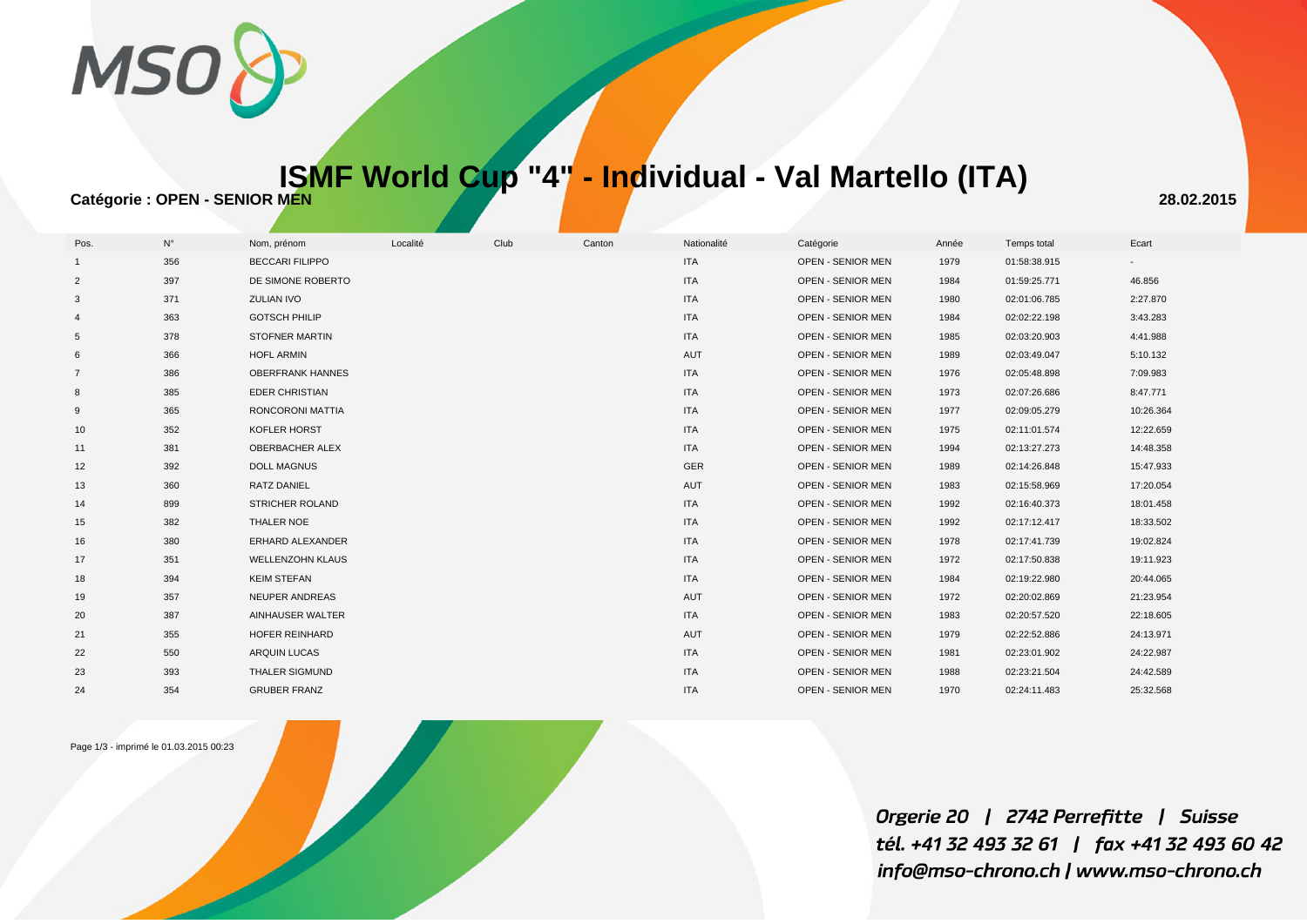

## **ISMF World Cup "4" - Individual - Val Martello (ITA)**

**Catégorie : OPEN - SENIOR MEN** 28.02.2015

| Pos. | $N^{\circ}$ | Nom, prénom             | Localité | Club | Canton | Nationalité | Catégorie                | Année | Temps total  | Ecart     |
|------|-------------|-------------------------|----------|------|--------|-------------|--------------------------|-------|--------------|-----------|
| 25   | 391         | RAFFL MARIAN            |          |      |        | <b>ITA</b>  | OPEN - SENIOR MEN        | 1980  | 02:24:38.385 | 25:59.470 |
| 26   | 384         | DURNWALDER MARKUS       |          |      |        | <b>ITA</b>  | OPEN - SENIOR MEN        | 1984  | 02:24:56.169 | 26:17.254 |
| 27   | 375         | PEDROTTI CHRISTIAN      |          |      |        | <b>ITA</b>  | <b>OPEN - SENIOR MEN</b> | 1974  | 02:25:17.281 | 26:38.366 |
| 28   | 388         | <b>MONDINI DIEGO</b>    |          |      |        | <b>ITA</b>  | <b>OPEN - SENIOR MEN</b> | 1985  | 02:26:09.639 | 27:30.724 |
| 29   | 399         | <b>CATTANI DAVIDE</b>   |          |      |        | <b>ITA</b>  | <b>OPEN - SENIOR MEN</b> | 1988  | 02:26:49.424 | 28:10.509 |
| 30   | 403         | <b>VALENTINI MIRCO</b>  |          |      |        | <b>ITA</b>  | <b>OPEN - SENIOR MEN</b> | 1972  | 02:27:35.472 | 28:56.557 |
| 31   | 374         | PERATONER DIEGO         |          |      |        | <b>ITA</b>  | <b>OPEN - SENIOR MEN</b> | 1987  | 02:28:06.202 | 29:27.287 |
| 32   | 406         | <b>DAGAI ALEX</b>       |          |      |        | <b>ITA</b>  | <b>OPEN - SENIOR MEN</b> | 1987  | 02:28:07.462 | 29:28.547 |
| 33   | 370         | LEITER ELMAR            |          |      |        | <b>ITA</b>  | OPEN - SENIOR MEN        | 1978  | 02:28:52.253 | 30:13.338 |
| 34   | 396         | <b>GASSER STEFAN</b>    |          |      |        | ITA         | <b>OPEN - SENIOR MEN</b> | 1987  | 02:29:52.488 | 31:13.573 |
| 35   | 407         | PALEMIERI LUDOVICO      |          |      |        | <b>ITA</b>  | <b>OPEN - SENIOR MEN</b> | 1983  | 02:30:24.827 | 31:45.912 |
| 36   | 369         | <b>GUFLER ANDREAS</b>   |          |      |        | <b>ITA</b>  | <b>OPEN - SENIOR MEN</b> | 1983  | 02:31:55.028 | 33:16.113 |
| 37   | 402         | <b>LASTEI GIOVANNI</b>  |          |      |        | <b>ITA</b>  | OPEN - SENIOR MEN        | 1994  | 02:32:55.512 | 34:16.597 |
| 38   | 358         | <b>ANTONELLI ENRICO</b> |          |      |        | <b>ITA</b>  | <b>OPEN - SENIOR MEN</b> | 1975  | 02:35:56.384 | 37:17.469 |
| 39   | 376         | <b>OBKIRCHER MARKUS</b> |          |      |        | <b>ITA</b>  | OPEN - SENIOR MEN        | 1972  | 02:37:06.112 | 38:27.197 |
| 40   | 372         | <b>BRUNNER BERNHARD</b> |          |      |        | <b>ITA</b>  | OPEN - SENIOR MEN        | 1987  | 02:37:14.590 | 38:35.675 |
| 41   | 368         | NICENTE DANIEL          |          |      |        | <b>ITA</b>  | <b>OPEN - SENIOR MEN</b> | 1986  | 02:39:26.950 | 40:48.035 |
| 42   | 359         | REDOLFI MARCO           |          |      |        | <b>ITA</b>  | <b>OPEN - SENIOR MEN</b> | 1984  | 02:41:32.882 | 42:53.967 |
| 43   | 373         | <b>WENDT FLORIAN</b>    |          |      |        | <b>ITA</b>  | <b>OPEN - SENIOR MEN</b> | 1986  | 02:42:30.842 | 43:51.927 |
| 44   | 389         | CALVETTI FAUSTINO       |          |      |        | <b>ITA</b>  | <b>OPEN - SENIOR MEN</b> | 1977  | 02:42:45.048 | 44:06.133 |
| 45   | 353         | <b>WENDT MANUEL</b>     |          |      |        | <b>ITA</b>  | <b>OPEN - SENIOR MEN</b> | 1980  | 02:45:25.842 | 46:46.927 |
| 46   | 367         | <b>GAMPER PATRIK</b>    |          |      |        | <b>ITA</b>  | OPEN - SENIOR MEN        | 1972  | 02:45:36.471 | 46:57.556 |
| 47   | 401         | <b>BODISCH ADRIAN</b>   |          |      |        | AUT         | OPEN - SENIOR MEN        | 1989  | 02:47:16.368 | 48:37.453 |
| 48   | 361         | BANTERLA ALESSANDRO     |          |      |        | <b>ITA</b>  | <b>OPEN - SENIOR MEN</b> | 1980  | 02:49:13.511 | 50:34.596 |

Page 2/3 - imprimé le 01.03.2015 00:23

Orgerie 20 | 2742 Perrefitte | Suisse tél. +41 32 493 32 61 | fax +41 32 493 60 42 info@mso-chrono.ch | www.mso-chrono.ch